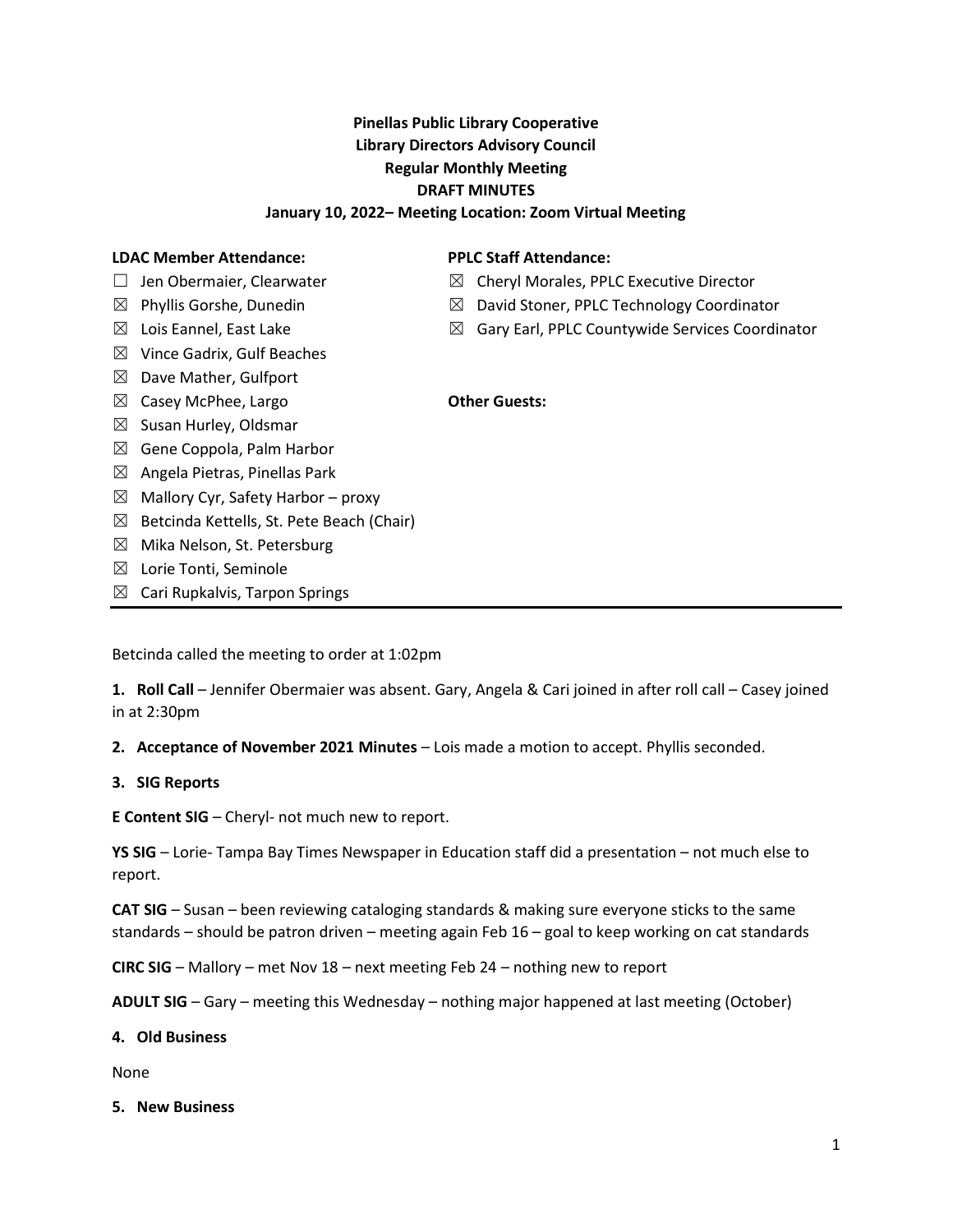### COVID Operational Updates –

Lois – ELCL having major staff issues due to exposures. They will be closing on Sundays at least through January to evaluate. Children's programs were cancelled this week due to staff shortages. All three scheduled passport appointments cancelled because all of them had COVID.

Phyllis – Dunedin started back with evening hours last week and are remaining closed on Sundays. They may not add Sunday hours back at all. There are three staff vacancies with great applicants. Operations are remaining status quo, and all employees and volunteers must wear masks in the building.

Vince – no issues at Gulf Beaches to report – hours & programming remaining the same.

Dave – no issues at Gulfport. In-person programming still going, with limited capacity and Story Times are held outside.

Susan – no staffing issues at Oldsmar since they had to close back in March. They're open regular hours, offering in-person programs and Story Times have limited attendance. The Fire Dept offers rapid tests for employees only. They changed quarantine rules to follow CDC. Experiencing a lot less foot traffic.

Gene – Palm Harbor is staying the course – full in-person programs started this month.

Angela – Pinellas Park is conducting business as usual – no issues.

Mallory – no plans to change anything at Safety Harbor. Hours remain the same and in-person programming continuing. They require registration for Story Times to limit audience and have had no staffing issues.

Betcinda – St. Pete Beach has had no problem w/illnesses but are experiencing a lot of turnover in staff. They are toying with cutting hours because so short-staffed. The Programming Librarian position is vacant, so programming has gone by the wayside. They do have a few big author events coming up.

Mika – St. Pete has made some policy changes to align with CDC recommendations. Masks are required citywide and staffing been tricky due to illness. They nearly had to close a library today. Pop-up Story Times held in parks to try to get outdoors more. May look at closures if staffing issues continue.

Lorie – At Seminole, masks are required for staff. No staffing issues and Fire Services provided staff with at-home tests. Still offering in-person programs, and one presenter requested an outside one in Feb. No change in hours.

Cari – Tarpon Springs is back to mandatory masks for staff and testing is available through the local Fire Dept. They have switched most meetings from in-person to Zoom.

Cheryl – No changes at PPLC – have only had one staff out with COVID. They're following the symptomfree for five days before returning to work since testing is so hard to come by. They have always worn masks and are able to easily stay social-distanced.

Two New Item Type Requests – Gene is requesting two new item types for Palm Harbor's materials vending machines at the Rec Center & the Library. He would like separate ITypes for each machine so they can pull separate stats for each location. It would also allow members to use both machines without maxing out. The machine outside the front of the library was vandalized, so they're going to need to get a new one. David said there is no cost to change IType, but there is to add a new Location,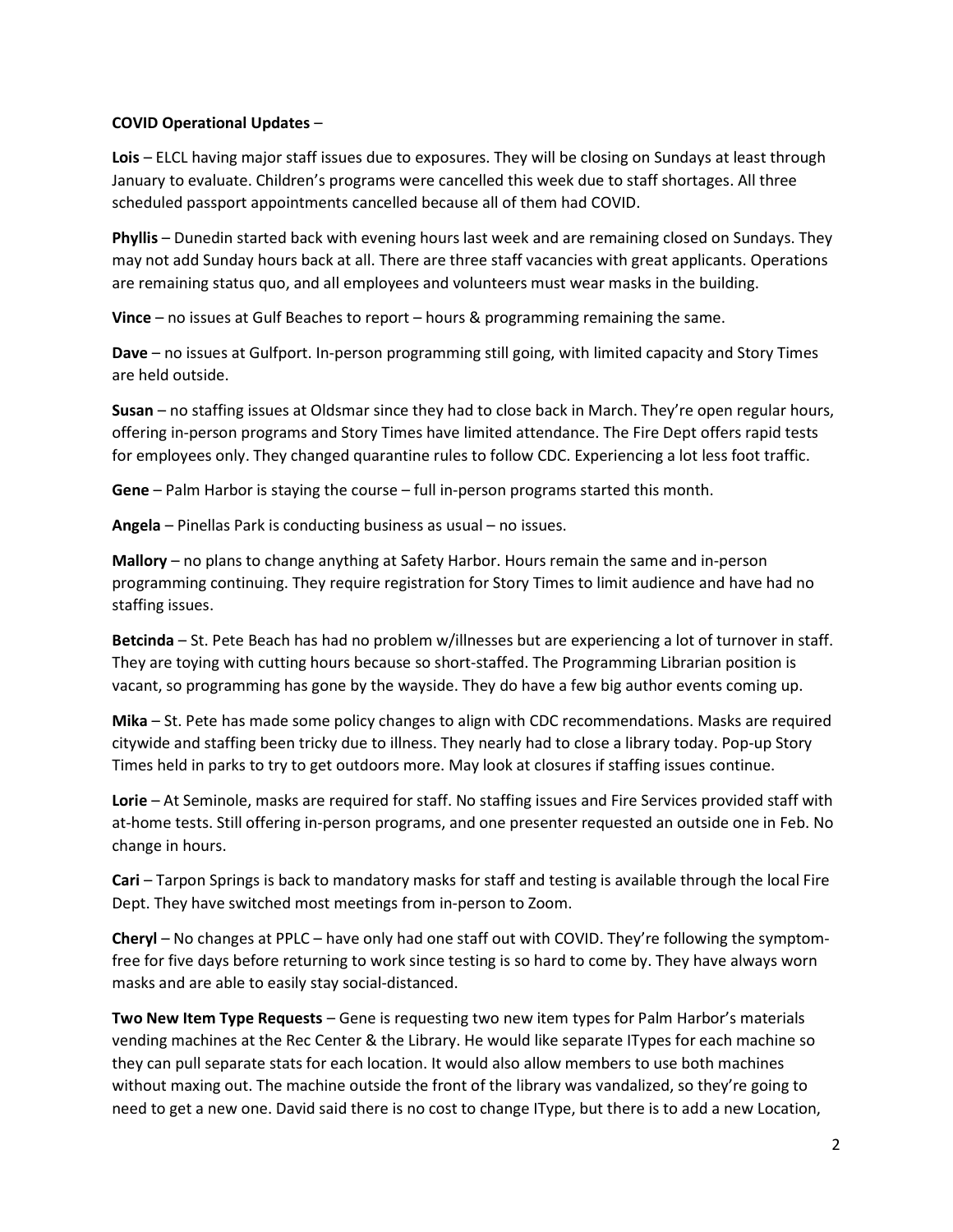and suggested adding a label in the Item Categories. Gene will work directly with David on coming up with a plan. Angela made a motion to approve the solution David and Gene come up with, which may include the use of new ITypes. Lorie seconded the motion. End results will be sent to Betcinda & Lorie to include in final meeting minutes. David also mentioned if there are specific Item Types each branch uses, David can set custom lists for each branch within a day of being sent a list.

Countywide Digital Collection – Angela discussed the idea of offering a countywide patron survey on if patrons are placing holds on both print and digital copies of titles. She said it's hard to determine the need for materials purchasing without truly knowing the preference of our users. Gary said overall, the physical circulation of materials has gone down and the digital has increased. Early in the pandemic, digital circ got a bump, but it has started to level out, while the physical has gone down minimally. The digital represents 12-15% of total checkouts. Angela suggested creating an ad hoc committee to address some of these concerns, including PPLC switching over to cloudLibrary instead of Libby, or just have libraries continue to over both. There was discussion about how everything is not always available on both platforms. Angela made a motion to create an ad hoc committee to investigate and come up with a proposal. Mika seconded. Angela is the chair of the committee.

# 6. PPLC Topics

Reading with the Rays – Gary announced the Rays want to offer RWTR again this summer and will return to the full in-person version with prizes, etc. More info will be coming soon.

**Program Guide** – Gary announced the January one was printed and sent out – if a branch did not receive copies it's because their staff did not send in contributions. The February guide is in process and will be printed soon – if we want to change # of programs we receive reach out to Gary.

FL Orchestra – Cheryl announced they are interested in re-starting the voucher program again. There were some patron complaints that people sent in their vouchers and never received their tickets. Some branches felt they did not get enough vouchers. Cheryl will request as many vouchers as they are willing to send, and all branches said they are interested in participating again.

FLIN Share-It & OCLC - The State Library is really encouraging libraries to join FLIN Share-It. After this FY, libraries that do not participate in FLIN Share-It may have to cover postage for orange bag deliveries. If you are a member of FLIN Share-It, the State will pay for postage. Susan discussed how Oldsmar participates in both FLIN Share-It & OCLC and hasn't had any issues.

Courier Contract – Cheryl discussed issues with courier delivery over the holidays. The committee is still reviewing proposals.

Library Day – Phyllis, Cari & Cheryl are all still planning to go to Tallahassee, unless something happens between now and Monday. They have been having a hard time getting appointments and have only heard back from two aides. Hillsborough County is not attending in-person and is working on setting up Zoom meetings with their legislators. We were encouraged to send e-mails or reach out to our specific representatives because they would rather hear from their constituents about how much we rely on State Aide to public libraries.

DEI Policy – Cheryl discussed the importance of adding a Diversity, Equity & Inclusion Policy in regards to our collections, displays and programs because of recent increases in book challenges. The group agreed